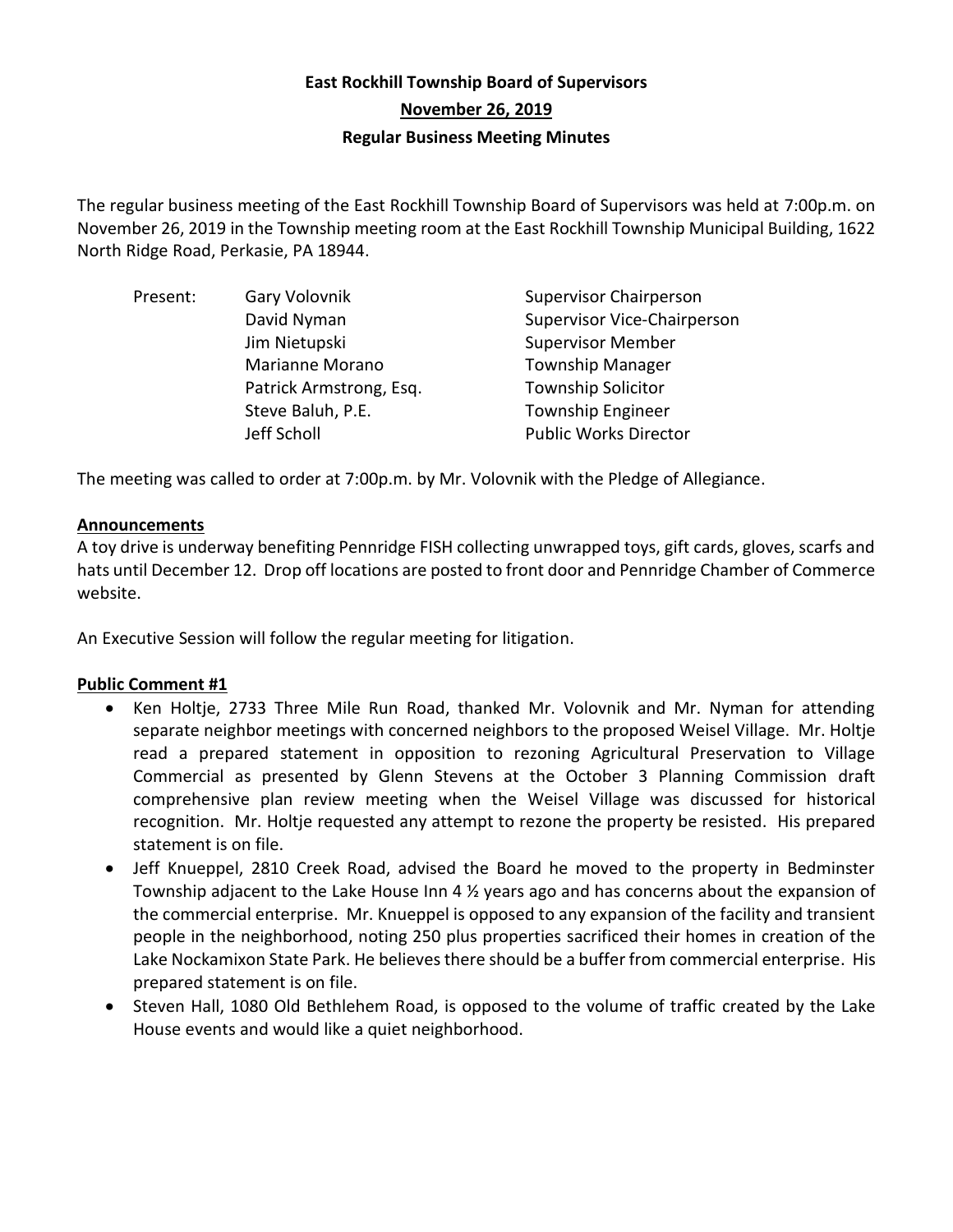#### **Approval of Minutes and Bills Payable:**

## **Approval of Minutes from October 22, 2019 Budget and Regular Meeting.**

**On motion** by Mr. Nyman, seconded by Mr. Volovnik, to adopt the meeting minutes from the Board of Supervisors' October 22, 2019 Budget and Regular Meeting as presented. The motion passed 2-1 with Mr. Nietupski abstaining.

## **Payment of Unpaid Bills dated November 22, 2019 in the amount of \$287,747.15**

**On motion** by Mr. Volovnik, seconded by Mr. Nietupski, to approve payment of Bills List dated November 22, 2019 in the amount of \$287,747.15 as presented. With no additional discussion, all present voted in favor.

## **Pennridge Community Center Report: David Nyman**

Mr. Nyman noted the November – December newsletter was available for the public. Of note, an 85-inch television was recently installed in the Legacy Room and a holiday banquet will be held December 12 with music by the Pennridge Choir and a craft fair.

**On motion** by Mr. Nietupski, seconded by Mr. Volovnik, to approve the Pennridge Community Center Report. With no additional discussion, all present voted in favor.

## **Pennridge Wastewater Treatment Authority Report: David Nyman**

The October 28, 2019 Pennridge Wastewater Treatment Authority minutes and September and October 2019 flows are on file.

# **Pennridge Area Coordinating Committee Report: David Nyman**

The October 24, 2019 PACC notes were provided to the Board. Efforts for amendments to the Sterling Act to allow municipalities to receive Earned Income Tax monies from their residents working in Philadelphia continue. The meeting notes are on file.

**On motion** by Mr. Volovnik, seconded by Mr. Nietupski, to approve the Pennridge Area Coordinating Committee report. With no additional discussion, all present voted in favor.

# **Pennridge Regional Police Commission Report: Chief Blake**

Chief Blake shared the October 2019 Pennridge Regional Police activity report.

- Mr. Nyman thanked the efforts of the Upper Bucks Motor Carrier Safety task force which improves road safety.
- Mr. Nietupski acknowledged the yearly total calls for service in 2019.

The report is on file.

**On motion** by Mr. Nietupski, seconded by Mr. Nyman, to approve the Police Commission Report. With no additional discussion, all present voted in favor.

# **Township Manager's Report: Marianne Morano**

**Pines of Pennridge Fence Deed Restriction**. Property owners Bob and Monica Kennedy, 700 Campus Drive and Michael and Kim DeCandro, 25 Greenleaf Circle were present to request deed restriction relief to install a Specrail S9 aluminum fence where split rail 2 or 3 rails with wire mesh backing and privacy fencing 6 feet to 8 feet high panels within 16 feet of rear foundation walls is only permitted. The request was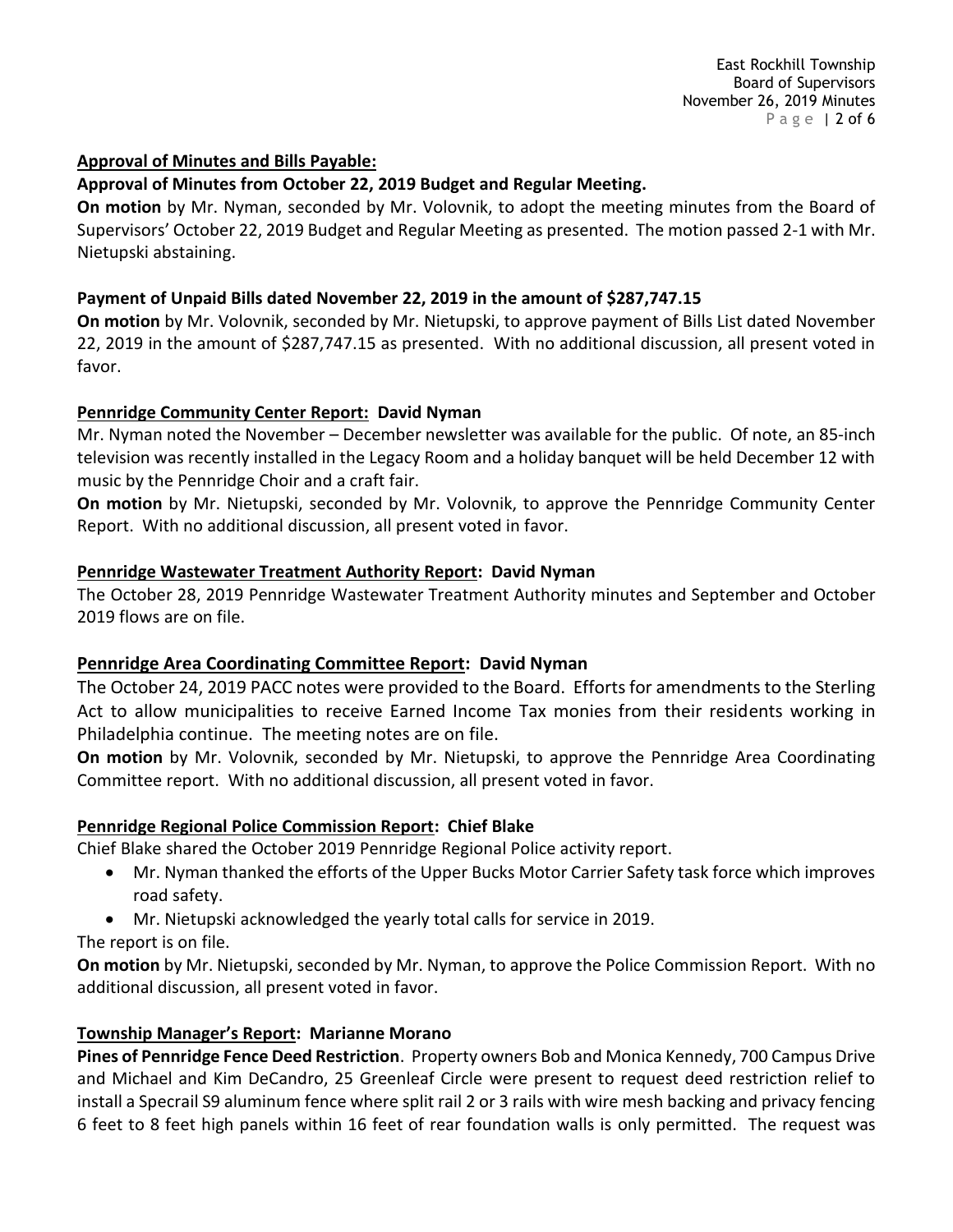made to minimize maintenance and keep adjoining property dogs from their property. It was reiterated that parcels with the same deed restriction could still oppose the fence which would be a private suit.

**On motion** by Mr. Nyman, seconded by Mr. Nietupski, to grant Township relief from the fence deed restriction at 700 Campus Drive parcel 12-029-154 as requested contingent on compliance with the Zoning Ordinance, requestor securing any and all other approvals and proceeding at their own risk. With no additional discussion, all present voted in favor.

**On motion** by Mr. Nyman, seconded by Mr. Nietupski, to grant Township relief from the fence deed restriction at 25 Greenleaf Circle parcel 12-029-153 as requested contingent on compliance with the Zoning Ordinance, requestor securing any and all other approvals and proceeding at their own risk. With no additional discussion, all present voted in favor.

#### **Recognizing Don Duvall, West Rockhill Township Supervisor.**

**On motion** by Mr. Nyman, seconded by Mr. Nietupski, to adopt **Resolution 2019-08** recognizing and commending Don Duvall as a West Rockhill Township Supervisor with 18 years of service. With no additional discussion, all present voted in favor.

**Willard H. Markey Park Annexation.** With the recent addition of 4.034 acres on Schwenkmill Road adjacent to the Municipal complex, the 5-acres set aside for future municipal use adjacent to Willard H. Markey Centennial Park may be better suited to be recreation space.

**On motion** by Mr. Nyman, seconded by Mr. Volovnik, to procced with the implementation of removing the 5-acres from the designation of future municipal use to future park use. The motion passed 2-1 with Mr. Nietupski voting in opposition.

#### **Salt Bids 2019-2020 Season:**

**On motion** by Mr. Nyman, seconded by Mr. Nietupski, to award the 2019-2020 salt bids to Morton Salt, Inc. through Costars at the rate of \$54.69 per ton for the required 250 tons and to Morton Salt, Inc. through Bucks County Consortium at the rate of \$48.50 per ton delivered and \$48.00 per ton undelivered as presented. With no additional discussion, all present voted in favor.

**2020 Preliminary Budget**: Mrs. Morano reviewed the 2020 proposed draft budget and stated that no increase to real estate millage, sewer rate or streetlight assessment was proposed. Mr. Nyman recommended a \$50 a month increase to the rental charges at 1802 Ridge Road; an increase in general fund earned income tax revenue of \$10,000 and an increase to general fund engineering expense of \$10,000.

**On motion** by Mr. Nyman, seconded by Mr. Nietupski, to authorize advertising the Preliminary 2020 Draft Budget with the recommended changes for public inspection. With no additional discussion, all present voted in favor.

#### **2020 Meeting Dates:**

**On motion** by Mr. Nyman, seconded by Mr. Nietupski, to approve advertising the 2020 Board of Supervisor regular meetings at 7:00pm on the fourth Tuesday of every month except for the month of December when the regular meeting shall be held on Thursday, December 17, 2020. The ReOrganization meeting will be held January 6, 2020 at 5:00pm.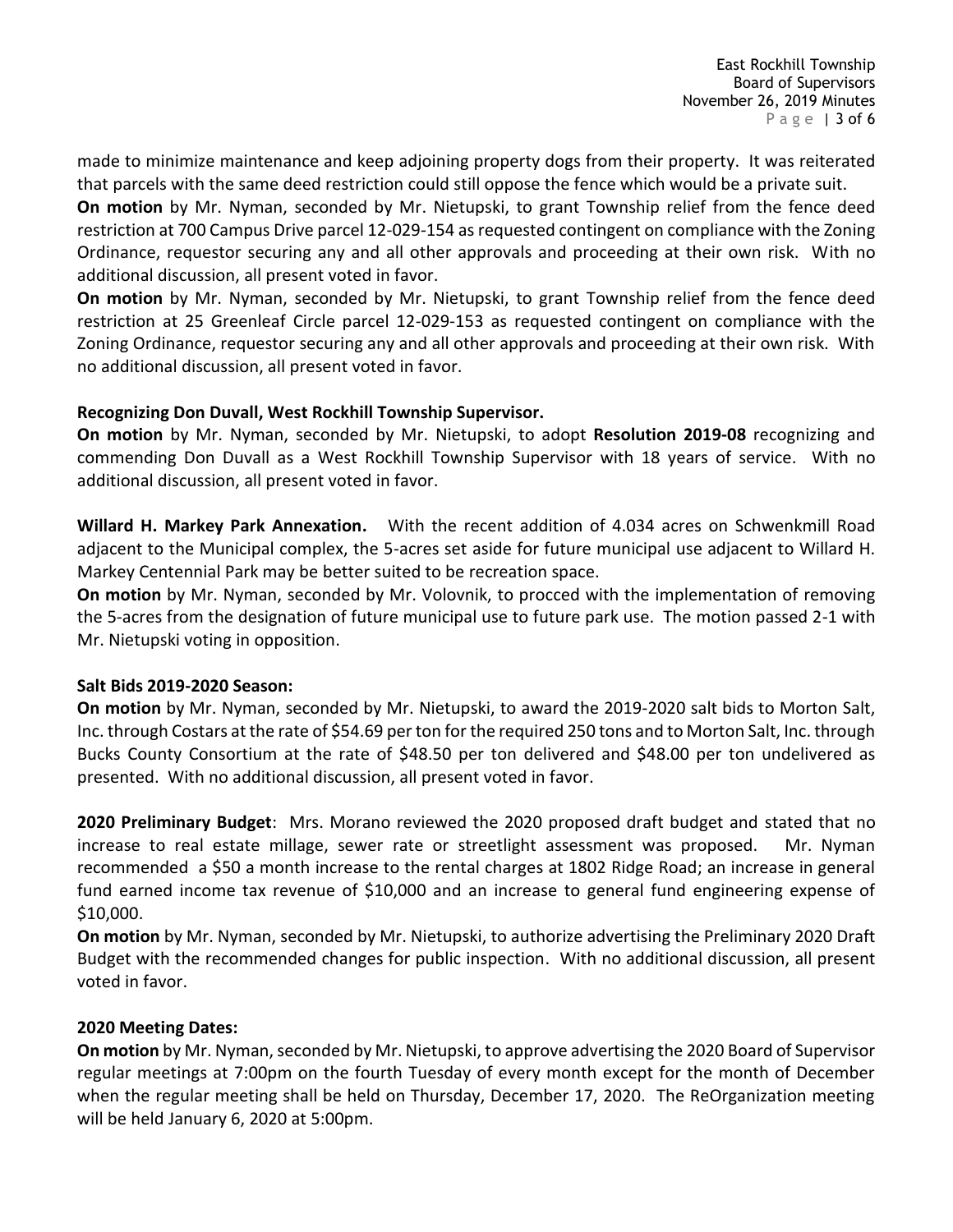Mrs. Morano noted the Hilltown Township and Sellersville Borough Draft Comprehensive Plans have been received for Township review.

### **Sewage System Maintenance Agreement for 1017 Butler Lane**.

**On motion** by Mr. Nyman, seconded by Mr. Nietupski, to approve the Township Manager to execute the Sewage System Maintenance Agreement as required by Pennsylvania Department of Environmental Protection for a drip septic system as prepared by the Township Solicitor at 1017 Butler Lane for Linda Mullin as presented. With no additional discussion, all present voted in favor.

**Hilltown Township Request to Purchase EDU's.** All members were advised of the request to purchase 50 EDUs by Hilltown Water and Sewer Authority.

**On motion** by Mr. Nyman, seconded by Mr. Nietupski, to decline the request for the sale of Equivalent Dwelling Units (EDUs). With no additional discussion, all present voted in favor.

**On motion** by Mr. Nyman, seconded by Mr. Nietupski, to approve the Township Manager Report. With no additional discussion, all present voted in favor.

#### **Public Works Report: Jeff Scholl**

Mr. Scholl updated the Board on Public Works activities for October 2019. Of note, the tenant at 1802 Ridge Road had a concern about wiring resulting in an electrical contractor inspecting the property. The property has been checked and secured but a quote is being provide for a future repair. The report is on file.

**On motion** by Mr. Volovnik, seconded by Mr. Nietupski, to approve the Township Public Works Report. With no additional discussion, all present voted in favor.

## **Engineer Report: Steve Baluh, P.E.**

**Municipal Office Bid Documentation.** Original bids specs were revised, and the scope of the project revised to be a hybrid of the original scope of the project, extending the deadline for completion and inserting value engineering for the municipal office addition and renovation. Bid results have been received totaling \$776,524 for the base bid. Lowest bidders were general construction Gordon Baver, Inc. \$649,000; mechanical construction K.C. Mechanical \$48,000; electrical construction MJF Electrical Contracting \$49,549; plumbing construction Membrino Construction \$29,975. Mr. Nyman reiterated that the project will not require any tax increase.

**On motion** by Mr. Nyman, seconded by Mr. Nietupski, to accept the bids for the municipal office addition and renovation project conditioned on receiving bonds and insurance and conditions as presented. With no additional discussion, all present voted in favor.

Mr. Volovnik will be involved in all meetings with the Township Engineer and Township Manager in addition to overseeing construction.

**Subdivision Plan Review Status.** Review dated November 7, 2019 is in the Board's packets. No action is necessary.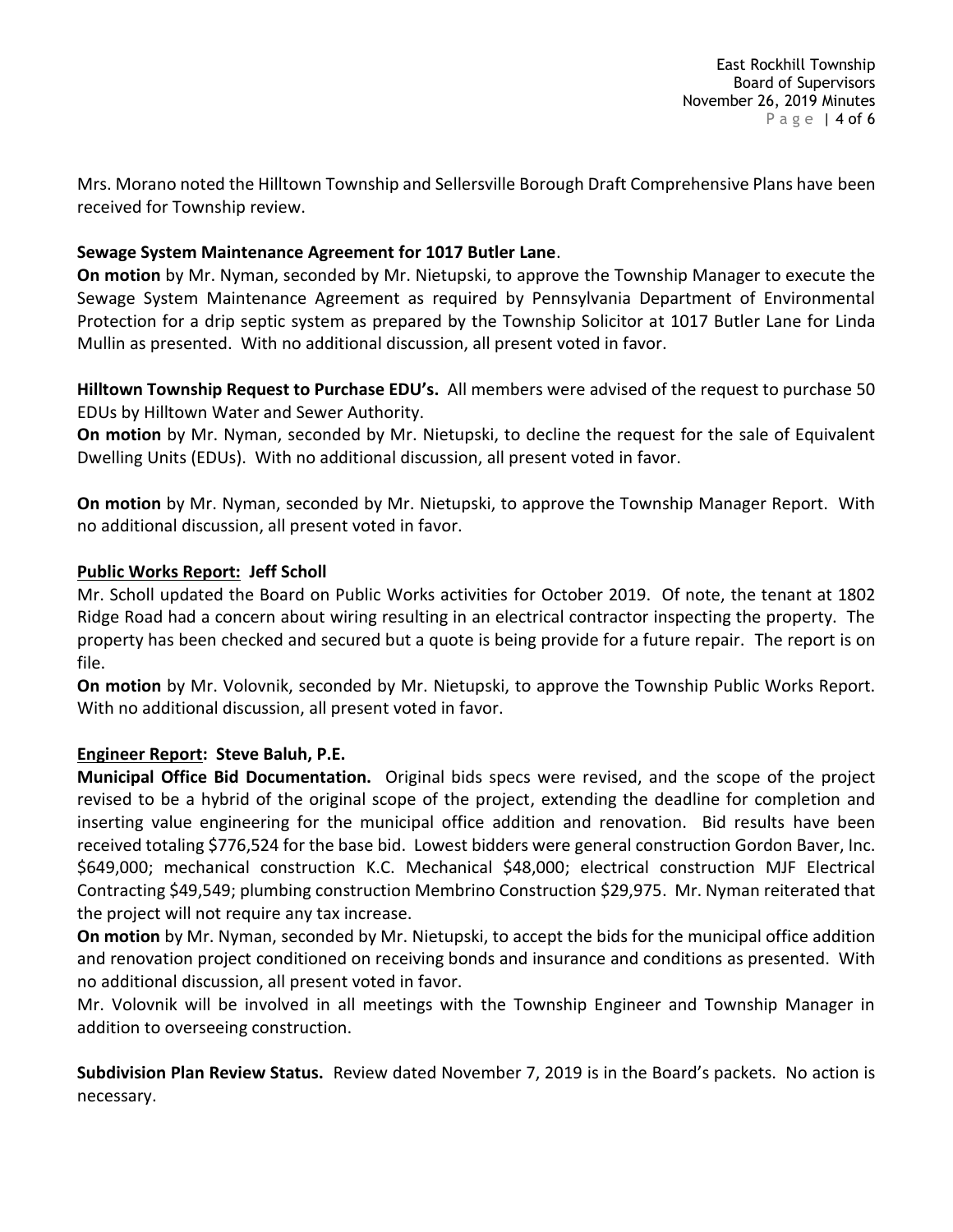Green Ridge Estates West. A 10-lot subdivision application on Ridge Road with 3 of the lots in East Rockhill Township has been received for Planning Commission review.

## **Frier Lot Line Adjustment.** Plans for recordation are ready for signature.

**On motion** by Mr. Nietupski, seconded by Mr. Nyman, to accept the Township Engineer report. With no additional discussion, all present voted in favor.

## **Solicitor Report: Patrick Armstrong, Esq.**

## **Perkasie Regional Authority Conditional Use Hearing Application.**

**On motion** by Mr. Nyman, seconded by Mr. Nietupski, to approve the Conditional Use Adjudication as presented. With no additional discussion, all present voted in favor.

**General Obligation Note Ordinance**. DCED approval has been received and closing is to be scheduled.

## **Pennridge Airport Lot Line Easement Agreements.**

**On motion** by Mr. Nietupski, seconded by Mr. Nyman, to authorize Chairperson execution of the Pennridge Airport Lot Line Agreements as presented. With no additional discussion, all present voted in favor.

**On motion** by Mr. Nyman, seconded by Mr. Nietupski, to accept the Township Solicitor report. With no additional discussion, all present voted in favor.

## **Department and Emergency Services Reports**

**On motion** by Mr. Nietupski, seconded by Mr. Nyman, to acknowledge receipt of the Department and Service Reports. With no additional discussion, all present voted in favor. Copies are on file.

## **New or Other Business – Supervisors' Items**

• Mr. Nyman requested the Township Engineer review East Rockhill Township local road classifications to amend the speed limit to 25 mph on all roads classified as local.

## **Public Comment #2:**

- Curt Barthel, 2743 Three Mile Run Road, stated that the Board of Supervisor October 22, 2019 Planning Commission report noted the Weisel Village as part of the draft Comprehensive Plan and asked how public can be kept informed of short-term rentals. He was encouraged to attend meetings.
- Susan Holtje, 2733 Three Mile Run Road, is opposed to Weisel Village recognition which could be used as a steppingstone to rezone to Village Commercial. She would like the Nockamixon State Park lake to be protected.
- Obie Derr, Nockamixon Park Manager, would like to review any proposed plans for development along the lake. Mr. Derr was advised to sign up for news alerts avaible on the Township website homepage.
- Beth Hartman, 2727 Three Mile Run Road, is concerned about potential development and stormwater. It was stated that a stormwater review is part of all subdivision reviews.